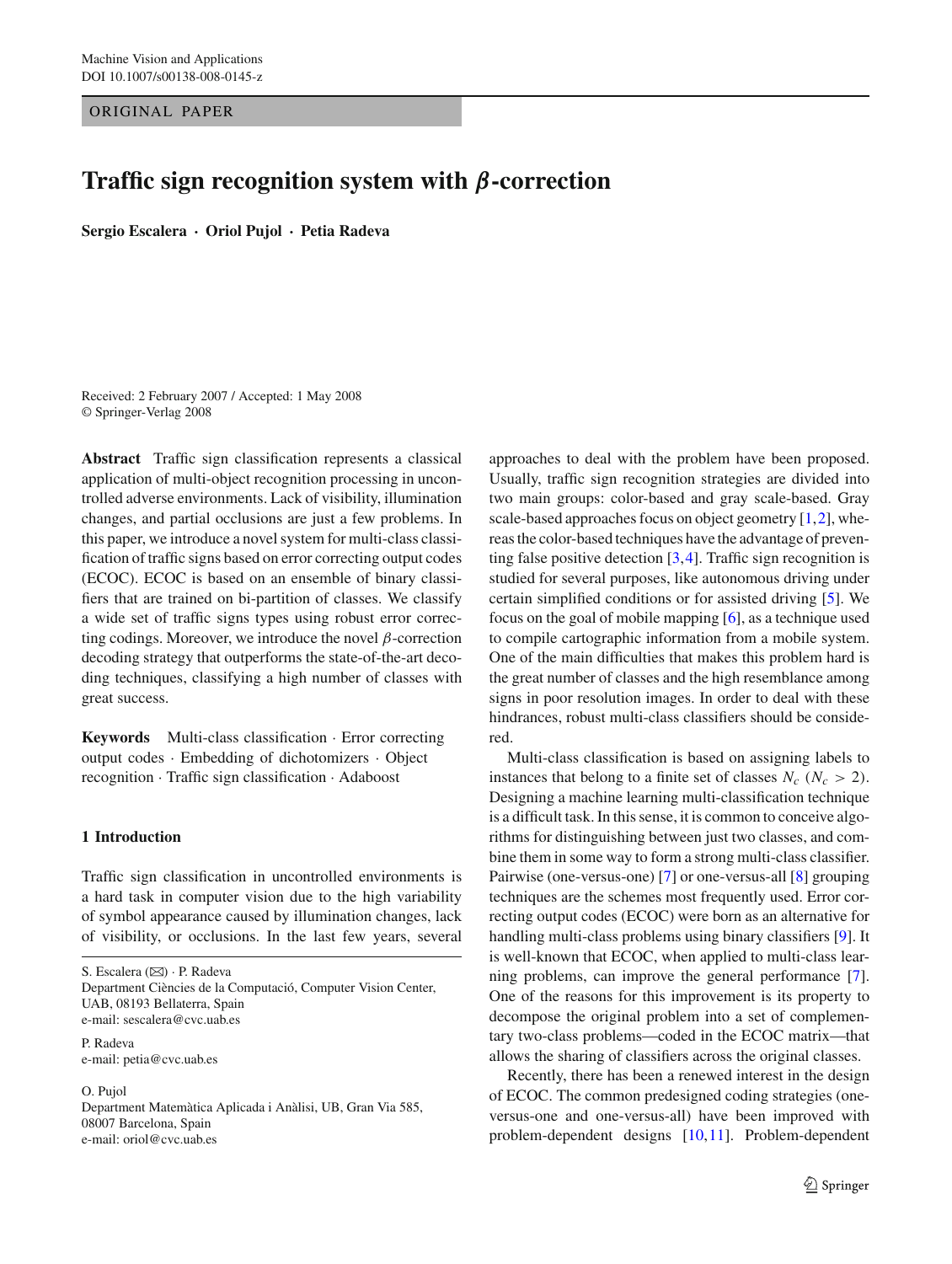designs exploit the knowledge of each particular domain to focus on relevant classifiers for that problem. The selection of the most relevant classifiers allows to obtain a robust strong classifier that requires less dichotomies to split classes. However, a few studies related to the decoding step have been proposed [\[7](#page-11-6)].

In this paper, we deal with the problem of traffic sign classification by means of error correcting techniques. We use the information obtained from a mobile mapping system [\[6](#page-11-5)] to analyze road video sequences. We use Adaboost with the Haar-like features estimated over the integral image [\[12\]](#page-11-11) to detect regions with high probability to contain a traffic sign. After applying a spatial normalization and model fitting, we classify the candidate signs in their respective categories. We compare the recently proposed coding strategies in the framework of ECOC, showing the improvement of these techniques when problem-dependent ECOC designs are combined with proper decoding strategies. In this way, two novel decoding strategies are presented to increase the ECOC performance. The proposed ECOC designs robustly classify several types of signs with high variability of appearance, outperforming traditional ECOC designs.

The paper is organized as follows: Sect. [2](#page-1-0) overviews the ECOC coding strategies and presents the novel  $\beta$ -correction decoding approaches. Section [3](#page-3-0) explains the system for traffic signs classification. Section [4](#page-5-0) shows experimental results, and finally, Sect. [5](#page-11-12) concludes the paper.

## <span id="page-1-0"></span>**2 Error correcting output codes**

The basis of the ECOC framework is to create a codeword for each of the  $N_c$  classes. Arranging the codewords as rows of a matrix, we define a "coding matrix"  $M$ , where  $M \in$  ${-1, 0, 1}^{N_c \times n}$  in the ternary case, *n* being the code length. From the point of view of learning, *M* is constructed by considering *n* binary problems (dichotomies), each corresponding to a matrix column. Joining classes in sets, each dichotomy defines a partition of classes (coded by  $+1$ ,  $-1$ , according to their class set membership, or 0 if the class is not considered by the dichotomy).

A ternary coding design is shown in Fig. [1.](#page-1-1) The matrix is coded using seven dichotomies  $\{h_1, \ldots, h_7\}$  for a 4-class problem of codewords  $\{y^1, \ldots, y^4\}$ . The white regions are coded by +1 (considered as positive for its respective dichotomy,  $h_i$ ), the dark regions by  $-1$  (considered as negative), and the gray regions correspond to the zero symbol (not considered classes for the current dichotomy). For example, the first classifier is trained to discriminate class 3 versus 1 and 2 without considering class 4, the second one classifies class 2 versus 1, 3, and 4, and so on. Applying the *n* trained binary classifiers, a code is obtained for each data point in the test set. This code is compared to the base codewords of each class defined in the matrix *M*, and the data point



<span id="page-1-1"></span>**Fig. 1** Example of ternary matrix *M* for a 4-class problem. A new test codeword  $x$  is classified by class one when using the traditional Hamming and Euclidean decoding strategies

is assigned to the class with the "closest" codeword [\[7](#page-11-6)]. In the case of the figure, a new test input  $x$  is evaluated by all the classifiers and the system assigns the label (in this case, class 1) with the minimum Euclidean decoding distance  $ED(x, y^i) = \sqrt{\sum_{j=1}^n (x_j - y_j^i)^2}$  and Hamming dis $t = H D(x, y_i) = \sum_{j=1}^{n} (1 - sign(x_j \cdot y_j^i))/2$ , where *y* is a class codeword, and *n* is the total number of binary classifiers.

#### 2.1 Coding designs

The traditional coding strategies are: one-versus-all [\[8](#page-11-7)], where each learner is trained to distinguish one class from the rest of the classes. Given  $N_c$  classes, this technique has a codeword length of *Nc*. One-versus-one [\[7\]](#page-11-6) considers all pairs of classes. The codeword length, in this case, is *Nc*(*Nc*−1) <sup>2</sup> . Dense random strategy [\[7\]](#page-11-6) generates a random coding matrix *M*, where the values  $\{+1, -1\}$  have a certain probability to appear. The sparse random strategy [\[7\]](#page-11-6) is similar to the dense case, but includes the third symbol 0 with another appearance of probability value. The requirement of the random strategies is that the randomly generated matrix rows and columns should be as different as possible in terms of the Hamming distance. In this way, more classification errors can be corrected  $[10]$  $[10]$ . In the work of  $[7]$  $[7]$ , the authors experimentally proposed the length of each technique:  $10\log(N_c)$  for the dense case, and  $15\log(N_c)$  for the sparse case.

Due to the high number of binary classifiers involved in the traditional coding strategies and the low robustness of the one-versus-all strategy in comparison with one-versus-one, new coding approaches have been proposed [\[10,](#page-11-9)[11\]](#page-11-10). The new techniques are based on exploiting the problem domain by selecting the representative binary classification problems that increase the general performance while keeping the code length small.

## *2.1.1 Discriminant ECOC*

The method in  $[10]$  is based on the embedding of discriminant tree structures derived from the problem domain. The binary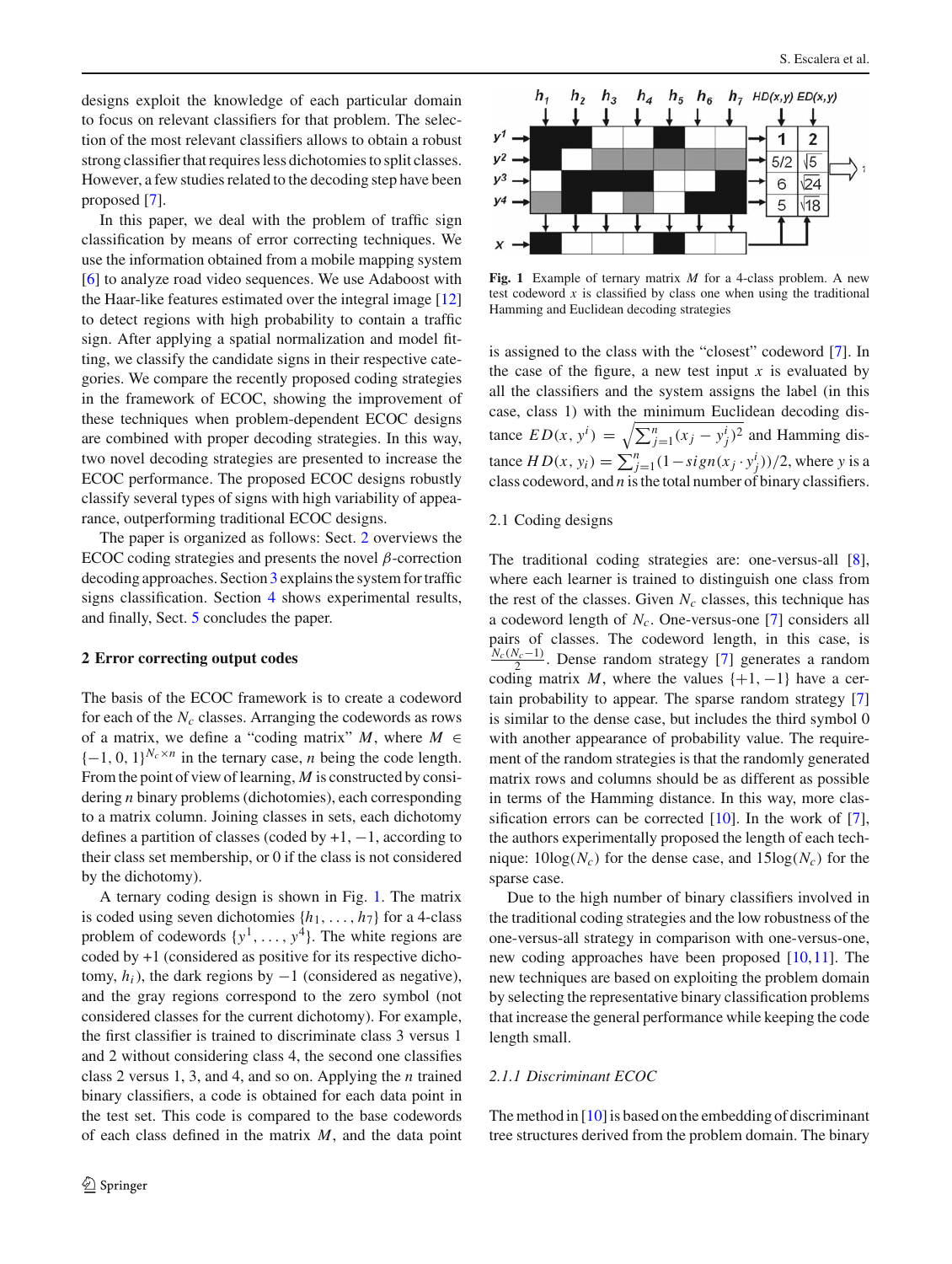

<span id="page-2-0"></span>**Fig. 2** Number of classifiers required for the coding strategies when the number of classes increases

trees are built by looking for the partition that maximizes the mutual information between the data and their respective class labels. Each node of the tree splits a subset of classes, and each internal node is embedded in the ECOC matrix as a column, coding by  $+1$  the positions that correspond to the classes on the right sub-partitions of the tree, and by −1 the positions corresponding to the left tree sub-partitions of the classes. The length of the codeword is only  $(N_c - 1)$ .

## *2.1.2 ECOC-ONE*

In our previous work [\[11](#page-11-10)], we proposed an extension of any initial ECOC configuration. The method uses a coding process that learns relevant binary problems guided by a validation subset. At each iteration of the algorithm (thus, each new binary classifier), the whole system is evaluated in the training and validation subsets, and the confusion matrix is used to search for the pair of classes with the highest classification error. The next step is to generate an optimal subset of classes containing the two conflictive classes in opposite subsets and update the system by embedding the new classifier weighted by its importance. It has been estimated that 2*Nc* bits are enough for a good performance improvement, since the first selected classifiers are the most discriminant.

Figure [2](#page-2-0) shows the cost in terms of the number of binary classifiers required for each of the commented coding strategies. Observe the quadratic behavior of the one-versus-one strategy in contrast with the linear tendency of the rest of the methods when the number of classes increases.

## 2.2 Decoding designs

The ECOC matrix *M* uses three possible symbols  $M \in$  $\{-1, 0, +1\}$ . The zero symbol allows to increase the number of bi-partitions of classes (thus, the number of possible binary classifiers), resulting in a higher number of binary problems to be learnt. However, the effect of the ternary symbol is still an open issue. Since a zero symbol means that the corresponding classifier is not trained on a certain class, to consider the "decision" of this classifier on those zero coded positions does not make sense. Moreover, the response of the classifier on a test sample will always be different from zero, so obligatorily an error will be registered. Let us return to Fig. [1,](#page-1-1) where an example about the effect of the zero symbol is shown. The classification result using the Hamming distance as well as the Euclidean distance is class 1. Note that class 2 has only the first two positions coded; thus, it is the only information provided about class 2. The first two coded locations of the codeword *x* correspond exactly to these positions. Thus, the correct classification should be class 2 instead of class 1. The use of standard decoding techniques that do not consider the effect of the third symbol (zero) frequently fail. In the figure, the *H D* and *E D* strategies accumulate an error value proportional to the number of zero symbols by row, and finally misclassify the test sample *x*. To deal with this problem, we propose two novel approaches that increase the performance of the ternary ECOC designs.

## *2.2.1 Laplacian decoding*

We present the simple Laplacian approach to deal with the ternary ECOC decoding. This approach gives to each class a score according to the number of coincidences between the input codeword and the class codeword, normalized by the errors without considering the zero symbol. In this way, the coded positions of the codewords with more zero symbols attain more importance. The decoding score is estimated by:

<span id="page-2-1"></span>
$$
d(x, yi) = \frac{\alpha_i + 1}{\alpha_i + \beta_i + K}
$$
 (1)

where  $\alpha_i$  is the number of coincidences from the test codeword and the codeword for class *i*,  $\beta_i$ , is the number of failures from the test codeword and the codeword for class *i*, and  $K$  is an integer value that codifies the number of classes considered by the classifier, in this case 2, due to the binary partitions of the base classifiers. The offset 1/*K* is the default value (bias) in case that the coincidences and failures tend to zero.

#### *2.2.2* β*-correction*

Based on the present discrete Laplacian technique to decode, we define a method, called Pessimistic β-Density Distribution decoding. The method is based on estimating the probability density functions between two codewords. The main goal of this strategy is to model at the same time the accuracy and uncertainty based on a pessimistic score in order to obtain more reliable predictions. We use an extension of the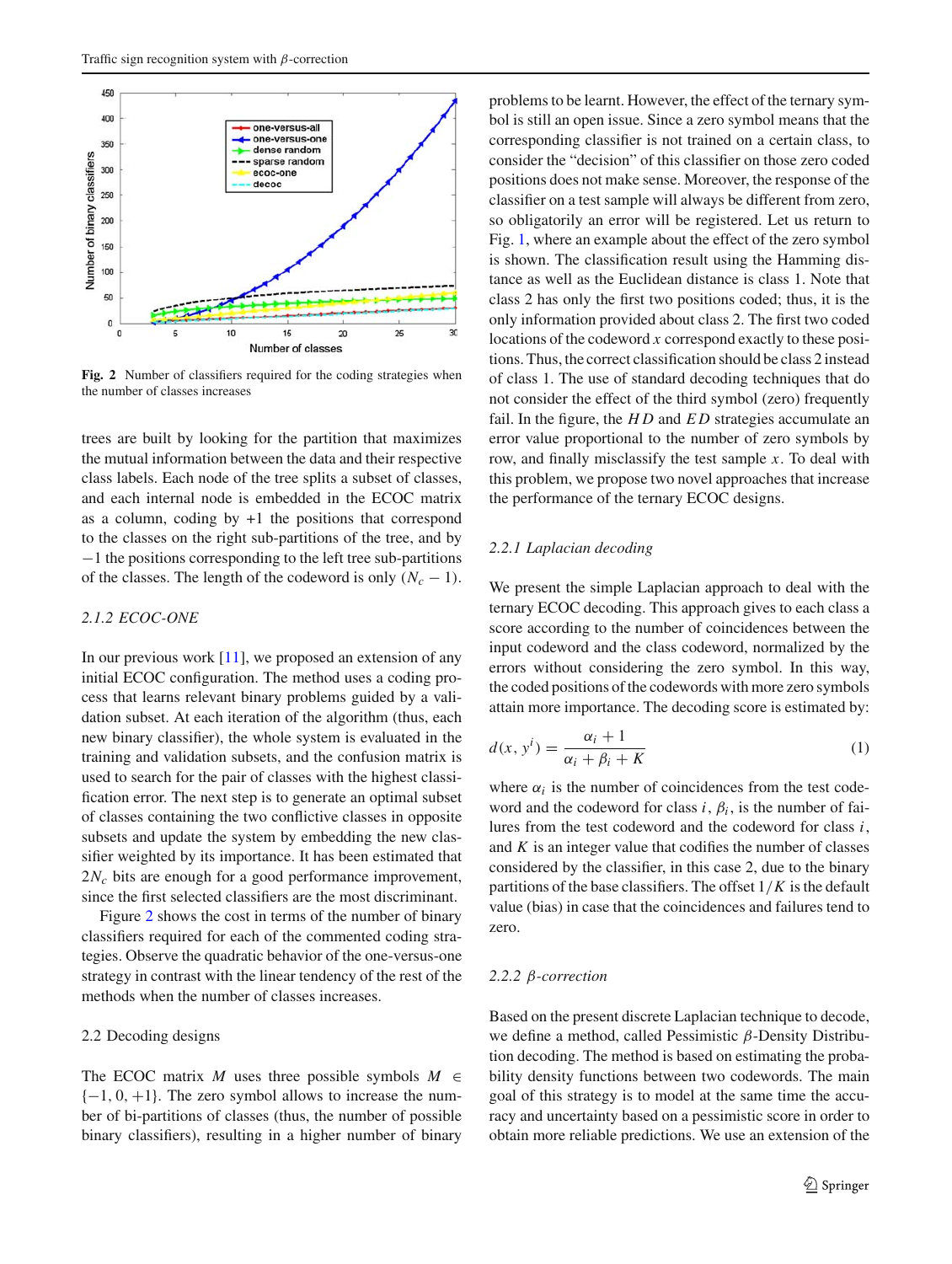<span id="page-3-1"></span>**Fig. 3** Pessimistic score decoding for the test codeword *x* and the matrix *M* of Fig. [1.](#page-1-1) **a** Class 1, **b** class 2, **c** class 3, and **d** class 4. The probability for the second class allows a successful classification in this case



continuous binomial distribution, the  $\beta$ -distribution, defined as follows:

$$
\psi_i(\nu,\alpha_i,\beta_i) = \frac{1}{K} \nu^{\alpha_i} (1-\nu)^{\beta_i}
$$
 (2)

where  $\psi_i$  is the  $\beta$ -Density Distribution between a codeword *x* and a class codeword  $y_i$  for class  $c_i$ , and  $v \in [0, 1]$ . The expectation of  $\psi_i$  is  $\alpha_i/(\alpha_i + \beta_i)$ . Note that it asymptotically tends to the Laplace corrected estimator without the prior *K* in Eq. [\(1\)](#page-2-1).

Given a test codeword x and the set of functions  $\psi(\nu)$ ,  $\alpha$ ,  $\beta$ ) = [ $\psi_1(\nu, \alpha_1, \beta_1)$ ,...,  $\psi_N(\nu, \alpha_N, \beta_N)$ ], the class  $c_i$  is assigned to  $x$  if it achieves the highest score  $s_i$ , defined as the pessimistic score satisfying the following equivalency:

$$
s_i: \int\limits_{\nu_i - s_i}^{\nu_i} \psi_i(\nu, \alpha_i, \beta_i) d\nu = u \tag{3}
$$

where *u* is a threshold parameter. After a preliminary set of experiments, we fixed  $u = \frac{1}{3}$ . Note that *u* governs the uncertainty influence in the final score. Figure [3](#page-3-1) shows the estimated density functions  $[\psi_1, \psi_2, \psi_3, \psi_4]$  for the design shown in Fig. [1.](#page-1-1) Observe that on the design of Fig. [1,](#page-1-1) the *H D* and the *E D* decoding strategies classify the test codeword *x* by class 1, although according to the present discussion, the decision should be class 2. In Fig. [3,](#page-3-1) one can see that the  $\beta$ -DEN decoding classifies the test data sample to its correct class 2, obtained by Fig. [3b](#page-3-1). It can be shown that when a function  $\psi_i$  is estimated by a combination of values  $\alpha_i$  and  $\beta_i$ , the sharpness is higher when it is generated by a majority of one of the two types. Moreover, this sharpness depends on the number of code positions different from zero and the balance between the number of matches and failures. In this way, the pessimistic score reflects the confidence in the expectation of the probability density function.

#### <span id="page-3-0"></span>**3 Traffic sign classification system**

We focus on the goal of mobile mapping to compile cartographic information from a mobile system. In particular, we use the video sequences obtained from the mobile mapping system of [\[6](#page-11-5)]. In this system, the position and orientation of the different traffic signs are measured in movement with the car video cameras. The system has a stereo pair of calibrated cameras, which are synchronized with a GPS/INS system (see Fig. [6a](#page-5-1)). Therefore, the result of the acquisition step is a set of stereo-pairs of images with their position and orientation information.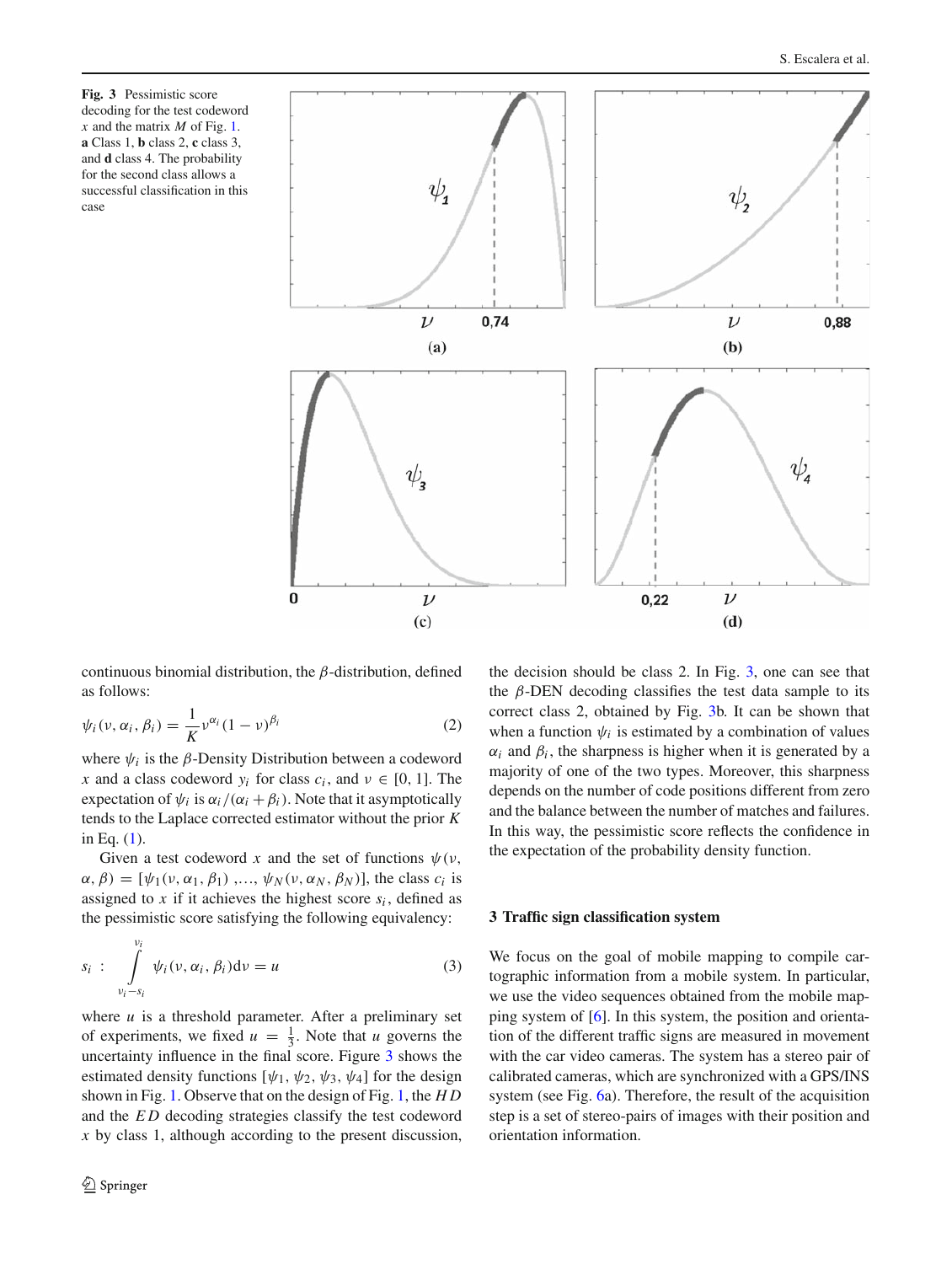<span id="page-4-1"></span><span id="page-4-0"></span>

From ten analyzed DVD video sequences, we obtained the classes of Fig. [4.](#page-4-0) The classes are divided into three main groups: speed, circular, and triangular, with a total of 27 different classes to recognize. The speed signs are treated as a special case due to their similarity and difficulty to discriminate in adverse conditions. Different road frames acquired from the video system where the illumination dramatically changes are shown in Fig. [5a](#page-4-1),b.

The traffic sign recognition system used is divided into four main steps: object detection, model fitting, normalization, and classification. Each of these steps must be robust enough to minimize the propagation of errors in the system.

## 3.1 Detection

The detection process is based on the face detector presented by Viola and Jones in [\[12](#page-11-11)]. In particular, we use the Gentle version of Adaboost with decision stumps [\[13\]](#page-11-13). The weak classifiers are trained using the attentional cascade based on the extended set of Haar-like features (i.e., including the rotated ones) estimated on the integral image [\[12\]](#page-11-11). As a result of the detection process, we obtain robust and fast detection results, as shown in Fig. [6b](#page-5-1) [\[14](#page-11-14)].

The three attentional cascades (one for each group) were trained using a total of 1,500 positive samples divided into the three different groups.

Given an image where the Adaboost learning algorithm detected a road sign, a region of interest (ROI) that contains a sign is determined (circular or triangular). However, since we have missing information about sign scale and position, before the recognition process we apply a spatial normalization to improve final recognition.

## 3.2 Model fitting

The Hough transform [\[15\]](#page-11-15) and fast radial symmetry [\[16\]](#page-11-16) are applied in order to fit the model since they offer great robustness against noise.

#### *3.2.1 Fast radial symmetry*

The fast radial symmetry is calculated over a set of one or more ranges, depending on the scale of the features one is trying to detect. The value of the transform at a range indicates the contribution to radial symmetry of the gradients at a distance *d* away from each point. At each range *d*, we examine the gradient *g* at each point *p*, from which a corresponding positively-affected pixel,  $p_{+ve}(p)$ , and negativelyaffected pixel,  $p_{-ve}(p)$ , are determined:  $P_{\pm ve}(p) = p \pm$ round  $\frac{g(p)}{\|g(p)\|}d$ , and accumulated in the orientation projection image  $O_d$ :  $O_d(P_{\pm ve}(p)) = O_d(P_{\pm ve}(p)) + 1$ . Now, to locate the center of radial symmetry, we search for the position (*x*, *y*) of maximal value in the accumulated orientations matrix  $O^T = \sum_{i=1}^d O_d$ . Locating that maximum, we determine the radius length. This procedure allows to obtain robust results fitting circular traffic signs.

#### *3.2.2 Hough transform*

The Hough transform has been shown to allow the detection of straight lines in a robust way. We apply this procedure in order to look for the three representative lines of the triangular sign and calculate their intersections to transform the image. However, we need to consider additional restrictions to obtain the three representative border lines of a triangular traffic sign. Each line has associated a position in relation to the others. Once we have the three detected lines, we calculate their intersection. Given the parameters *a* and *b* that define the equation  $y = a \cdot x + b$  for each of the three lines, the intersection point  $(X, Y)$  for each pair of lines is defined as follows:

$$
X_{t} = (b_{2}^{i} - b_{1}^{i})/(a_{1}^{i} - a_{2}^{i}),
$$
  
\n
$$
Y_{t} = a_{1}^{i} X_{t} + b_{1}^{i} | t, \quad i \in [1, ..., 3]
$$
\n(4)

To assure that the lines are the expected ones, we complement the procedure searching for a corner at a circular region at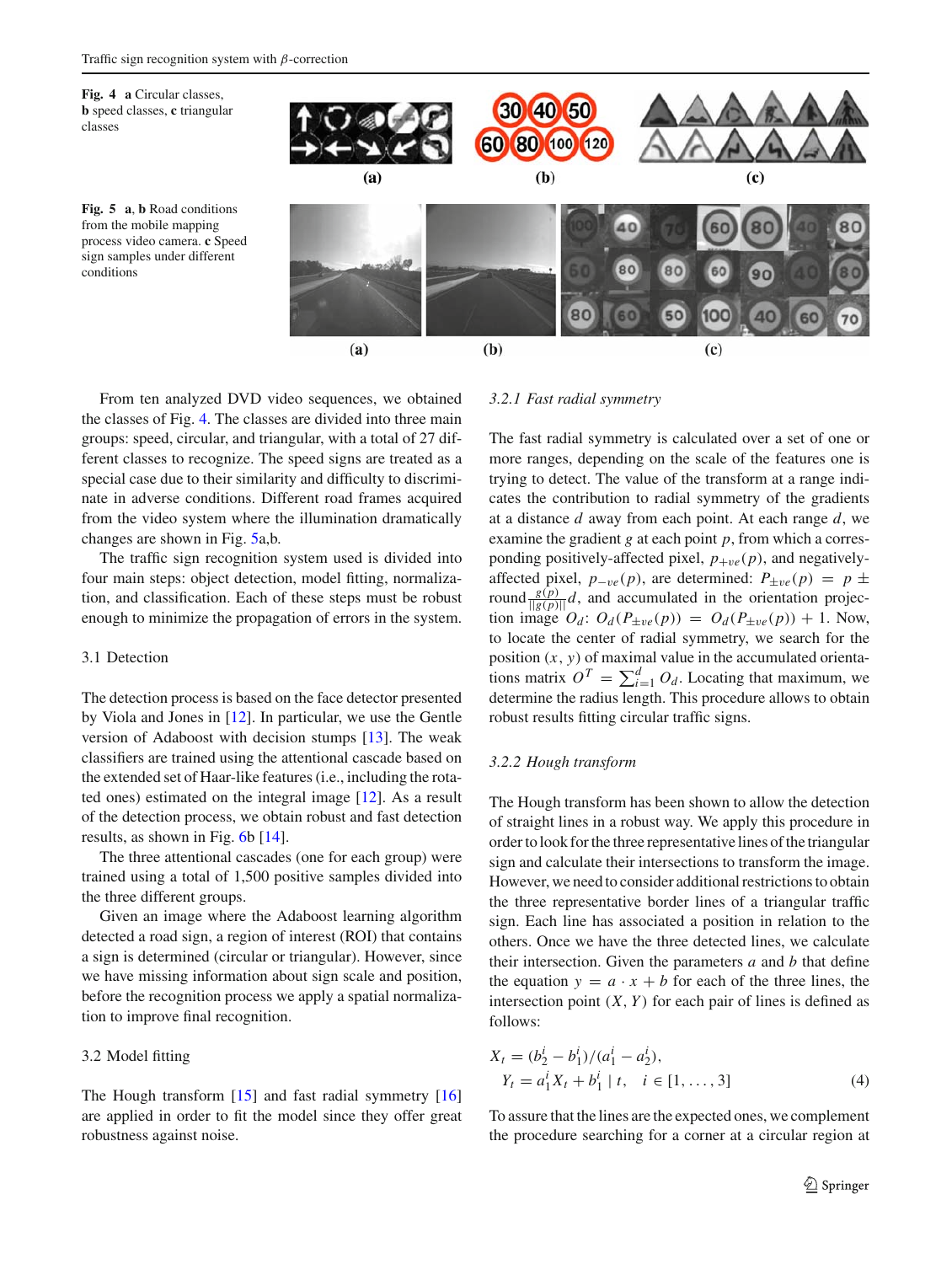<span id="page-5-1"></span>**Fig. 6 a** Geovan, **b** detected traffic signs





**Fig. 7 a** Fitting circular traffic signs, **b** fitting triangular traffic signs

<span id="page-5-2"></span>each intersection neighborhood:

$$
S = \{(x_i, y_i) | \exists p < ((x - x_i)^2 + (y - y_i)^2 - r^2)\} | i \in [1, ..., 3]
$$
\n(5)

where *S* is the set of valid intersection points, and *p* corresponds to a corner point to be located in a neighborhood of the intersection point. In Fig. [7,](#page-5-2) an example of two detected sign regions and a circular and triangular traffic signs are fitted using the fast radial symmetry [\[16](#page-11-16)] and the Hough transform [\[15](#page-11-15)], respectively.

### *3.2.3 Normalization*

Once the sign model is fitted using the commented methods, the next step is to normalize the fitted object before classification. The steps are: transform the image to make the recognition invariant to small affine deformations re-scaling to the signs database size ( $32 \times 32$  pixels), filter with the Weickert anisotropic filter [\[17\]](#page-11-17), and mask the image to exclude background at the classification step. To prevent the effects of illumination changes, the histogram equalization improves image contrast and obtains a uniform histogram. An example of the normalization process applied to a detected circular sign is shown in Fig. [8.](#page-5-3) The image of Fig. [8a](#page-5-3) corresponds to a detected, fitted, and re-scaled circular sign. Note the poor resolution of the detected object. Figure [8b](#page-5-3) shows the histogram equalization from the previous image. In Fig. [8c](#page-5-3),

 $(b)$  $(d)$  $(a)$  $(c)$ 

<span id="page-5-3"></span>**Fig. 8 a** Fitted sign, **b** histogram equalization, **c** Weickert anisotropic filtering, and **d** masked region

anisotropic Weickert filtering allows to homogenize regions affected by noise and slight illumination changes. Finally, Fig. [8d](#page-5-3) is obtained after applying a circular mask in order to reject background regions at the classification step. This process is repeated for each detected sign, applying a circular or triangular model mask depending on the group of the object.

## 3.3 Classification

Applying the three attentional cascades in the mobile mapping system video sequences, the detected and normalized regions are classified, depending on the type of the detected sign, using different classification strategies combining the coding and decoding strategies of ECOC presented in the previous chapter. A scheme of the whole system is shown in Fig. [9.](#page-6-0)

### <span id="page-5-0"></span>**4 Experimental results**

Before the results are presented, we discuss the data, comparatives, measurements, and experiments.

• *Data*: The data consists of 15,000 road frames at different conditions obtained by the mobile mapping system.

• *Comparatives*: The strategies used to validate the classification are 50 runs of Gentle Adaboost with decision stumps and Radial Basis Function *SV M* with the parameter gamma set to 1. These two classifiers generate the set of binary problems to embed in the set of ECOC configurations: oneversus-one, one-versus-all, dense-random, and the recently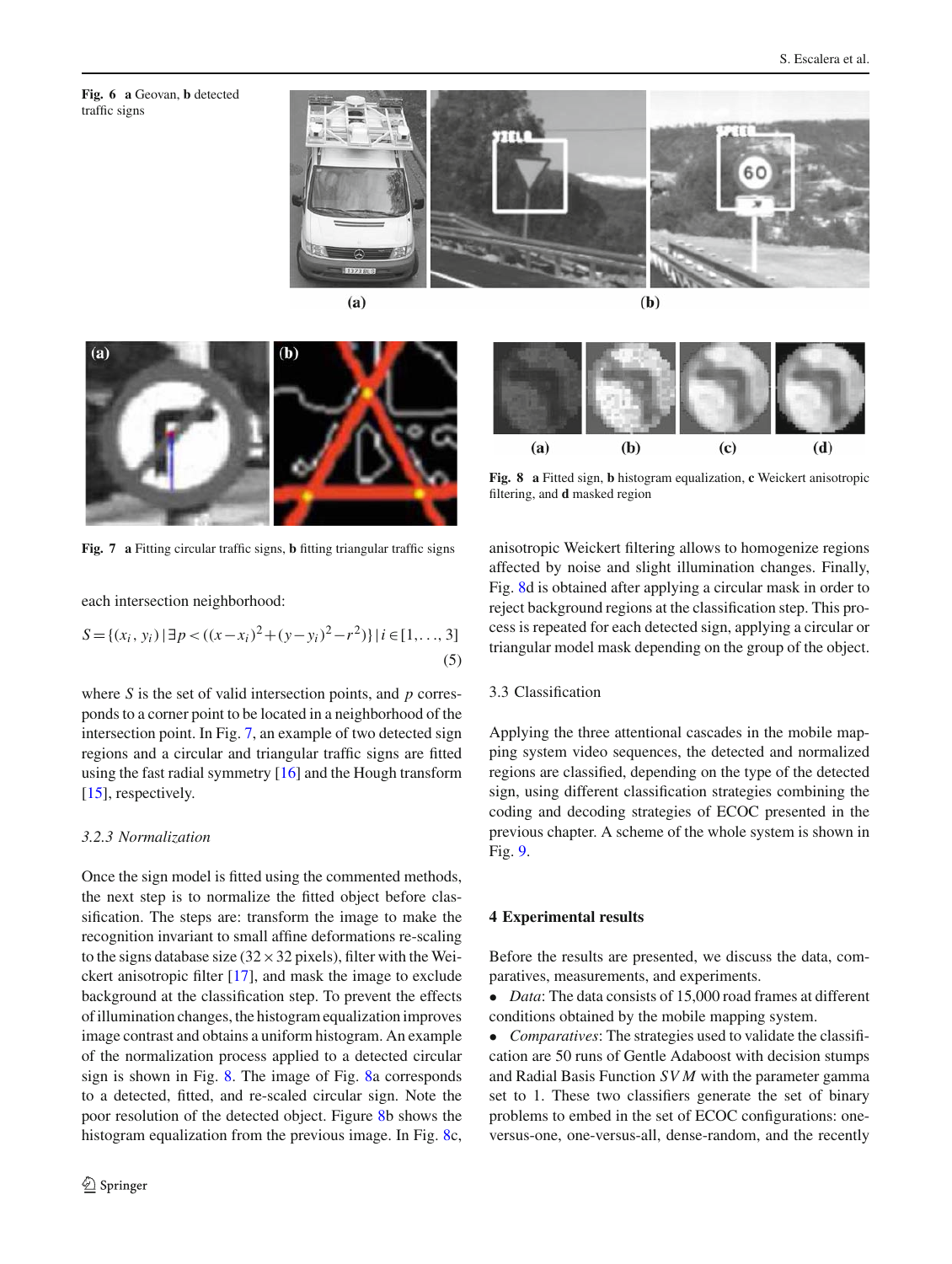

<span id="page-6-0"></span>**Fig. 9** Traffic sign recognition scheme. From *left* to *right* Geovan system, captured frames, detected sign, normalized sign, ECOC categorization, and final decision (recovered sign from the sign database)

proposed DECOC, and ECOC-ONE. Each of the ECOC strategies is evaluated using different decoding strategies: the traditional Euclidean distance, and the novel Laplacian and  $\beta$ -correction decoding. The number of classifiers used for each methodology are:  $N_c(N_c - 1)/2$  for one-versus-one, *N<sub>c</sub>* for one-versus-all, *N<sub>c</sub>* for dense random [\[7](#page-11-6)],  $N_c - 1$  for DECOC, and  $2N_c$  for ECOC-ONE. In the dense random case, the coding matrix was selected from a set of 20,000 generated random matrix of *N<sub>c</sub>* binary classifiers, which provides a fair comparison between one-versus-all and DECOC designs in terms of a similar number of binary problems.

• *Measurements*: The classification tests are performed using stratified tenfold cross-validation with a two-tailed *t* test at 95% confidence interval.

• *Experiments*: First, we evaluate the detection rate of the mobile mapping system. Then, based on the detected regions of interest, we perform the classification of traffic sign classes. Two feature sets are considered: first, we used the normalized pixel-values, and second, we apply the SIFT descriptor [\[18](#page-11-18)] over the set of normalized signs. These results are compared to the ones obtained by the multi-class built-in *SV M*. Moreover, public multi-class data sets from the UCI Machine Learning Repository [\[19\]](#page-11-19) have been used to test the classification methodology.

## 4.1 System detection results

For each of the three groups of classes shown in Fig. [4,](#page-4-0) an attentional cascade using 500 positive samples and a random set of background images was trained. Each cascade was trained using 50 weak classifiers per level, rejecting 80% of negative samples per level, and learning a total of 12 levels per cascade [\[12](#page-11-11)[,13](#page-11-13)].

Applying the attentional cascades over a test set of 15,000 road frames obtained from the mobile mapping system, we detected 1,104 regions that contain traffic signs from a set of 1,119 (thus, a mean detection accuracy of 98.66%). The detection rate of each particular group is shown in Table [1.](#page-6-1)

From the previously detected regions, where the minimum size of detected sign corresponds to  $24 \times 24$  pixels resolution, we applied the model fitting and the spatial normalization explained in the previous sections. Then, two feature sets are

**Table 1** Detection rate using an attentional cascade

<span id="page-6-1"></span>

| Problem          | Detection rate $(\% )$ |
|------------------|------------------------|
| Speed            | 98.20                  |
| Circular         | 97.98                  |
| Triangular       | 99.80                  |
| Mean performance | 98.66                  |

designed to perform the final classification: first, all pixels are recovered as a 1,024 feature vector from the data set size  $(32 \times 32$  pixels resolution), and second, as a 128 SIFT feature vector.

## 4.2 Error correcting classification using normalized pixel-based features

First, we generate three types of classification experiments using the normalized pixel-based features, each one considering 500 samples from each of the three different traffic signs groups. The experiment results for the circular and triangular groups are shown in Fig. [10a](#page-7-0), b, respectively. The results in these cases are very similar due to the high discriminability of the classes. However, one-versus-one, DECOC, and ECOC-ONE coding strategies obtain the best performance. For the one-versus-one, the results are premised because of the high number of binary classifiers used. In the case of the speed signs, the classes are very similar and sensible to classification errors. This fact is magnified by the road conditions and the video camera resolution (see Fig. [5\)](#page-4-1). In this case, the results of Fig. [10c](#page-7-0) show higher differences between the classification strategies. The best performance for *SV M* is obtained by one-versus-one and ECOC-ONE strategies using the Laplacian and  $\beta$ -density decoding techniques. For Gentle Adaboost, ECOC-ONE obtains the first position. This fact is related to the error correction capability and the problemdependent designs of the ECOC-ONE and DECOC strategies, which exploit the speed domain to focus on difficult classes to split.

Concerning the decoding strategies, one can see that for a same base classifier and coding strategy, the Laplacian and  $\beta$ -density decodings improve the traditional Euclidean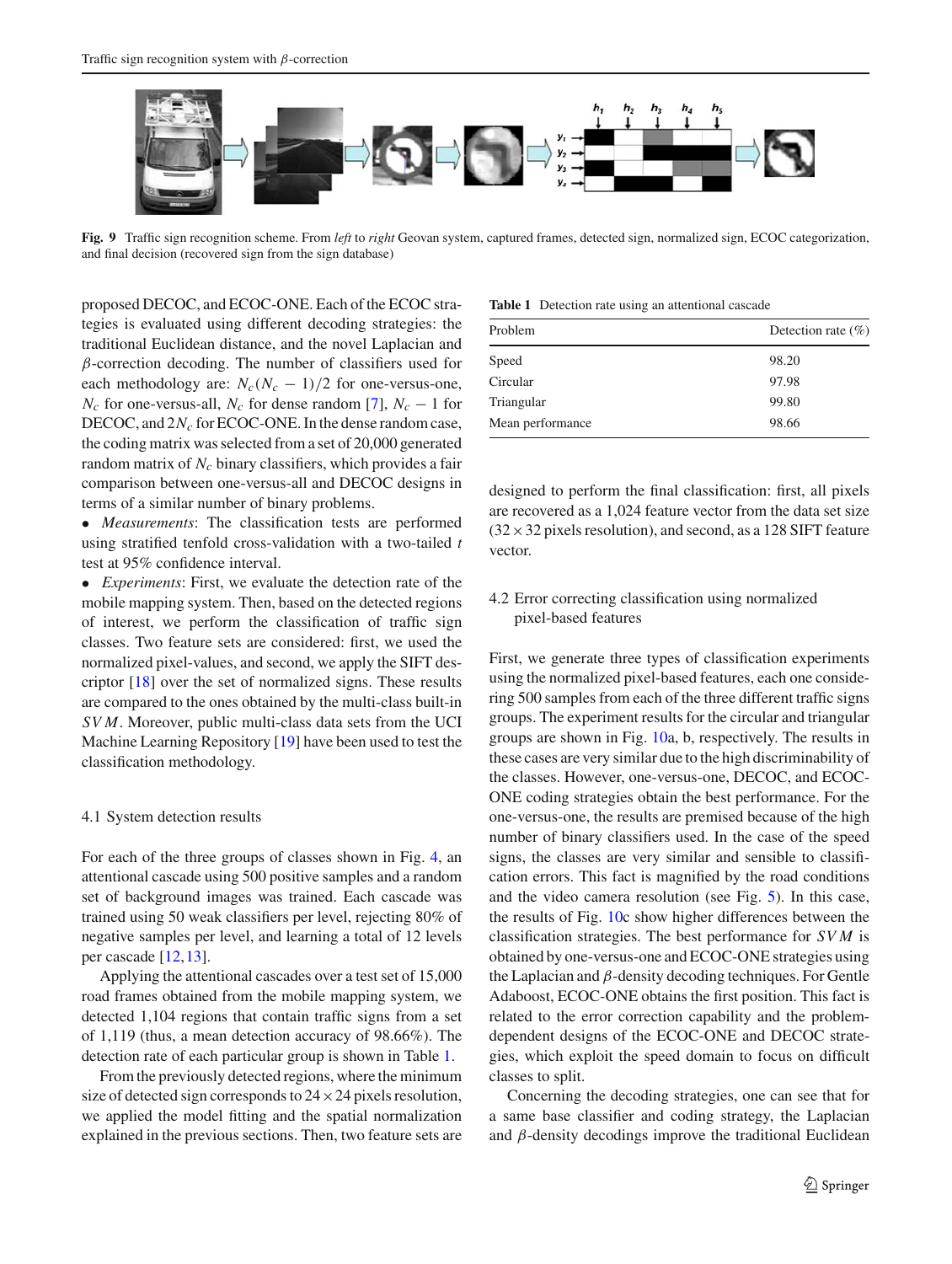<span id="page-7-0"></span>**Fig. 10** Classification results using pixel-based features for circular **a**, triangular **b**, and speed **c** classes using Gentle Adaboost (*dark bars*) and *RBF SV M* (*light bars*) in the coding and decoding strategies, respectively. From *left* to *right* Euclidean one-versus-one, Laplacian one-versus-one, β-density one-versus-one, Euclidean one-versus-all, Laplacian one-versus-all, β-density one-versus-all, Euclidean dense random, Laplacian dense random, β-density dense random, Euclidean DECOC, Laplacian DECOC, β-density DECOC, Euclidean ECOC-ONE, Laplacian ECOC-ONE, and β-density ECOC-ONE



distance, and in general, they increase the classification performance of any ECOC design. In particular,  $\beta$ -density decoding attains the best positions, and the percentage of improvement is more relevant when applied to third symbolbased ECOC.

The mean rankings for each classification strategy using the results of the three presented experiments are shown in Fig. [11.](#page-8-0) The rankings are obtained by estimating each particular ranking  $r_i^j$  for each problem *i* and each ECOC configuration *j*, and computing the mean ranking *R* for each ECOC design as  $R_j = \frac{1}{J} \sum_i r_i^j$ , where *J* is the total number of problems (three experiments). One can observe that the best position is obtained by the ECOC-ONE strategy, followed by one-versus-one, DECOC, one-versus-all, and finally dense random strategy. Moreover, note that for each ECOC design, the Laplacian, and  $\beta$ -density in particular, increase the classification accuracy of Euclidean decoding for all the cases, as claimed.

# 4.3 Error correcting classification using SIFT-based features

Due to the similarity of shape appearance of the signs from the same class, we also used the SIFT descriptor [\[18](#page-11-18)] to compute the feature space of traffic sign classes. The SIFT descriptor has shown to be very useful to describe image regions in real applications. In our problem, we apply the SIFT descriptor on the normalized signs to project them into a feature vector of 128 features based on the inner orientations of the object. The same experiments as in the previous section have been performed with the new feature set. The experimental results for the circular, triangular, and speed groups are shown in Fig. [12a](#page-8-1), b, c, respectively. The behavior of the different classification strategies is similar to using the normalized pixel-based features. The main difference is that the ECOC configurations that use Adaboost as the base classifier tend to slightly increase the classification performance,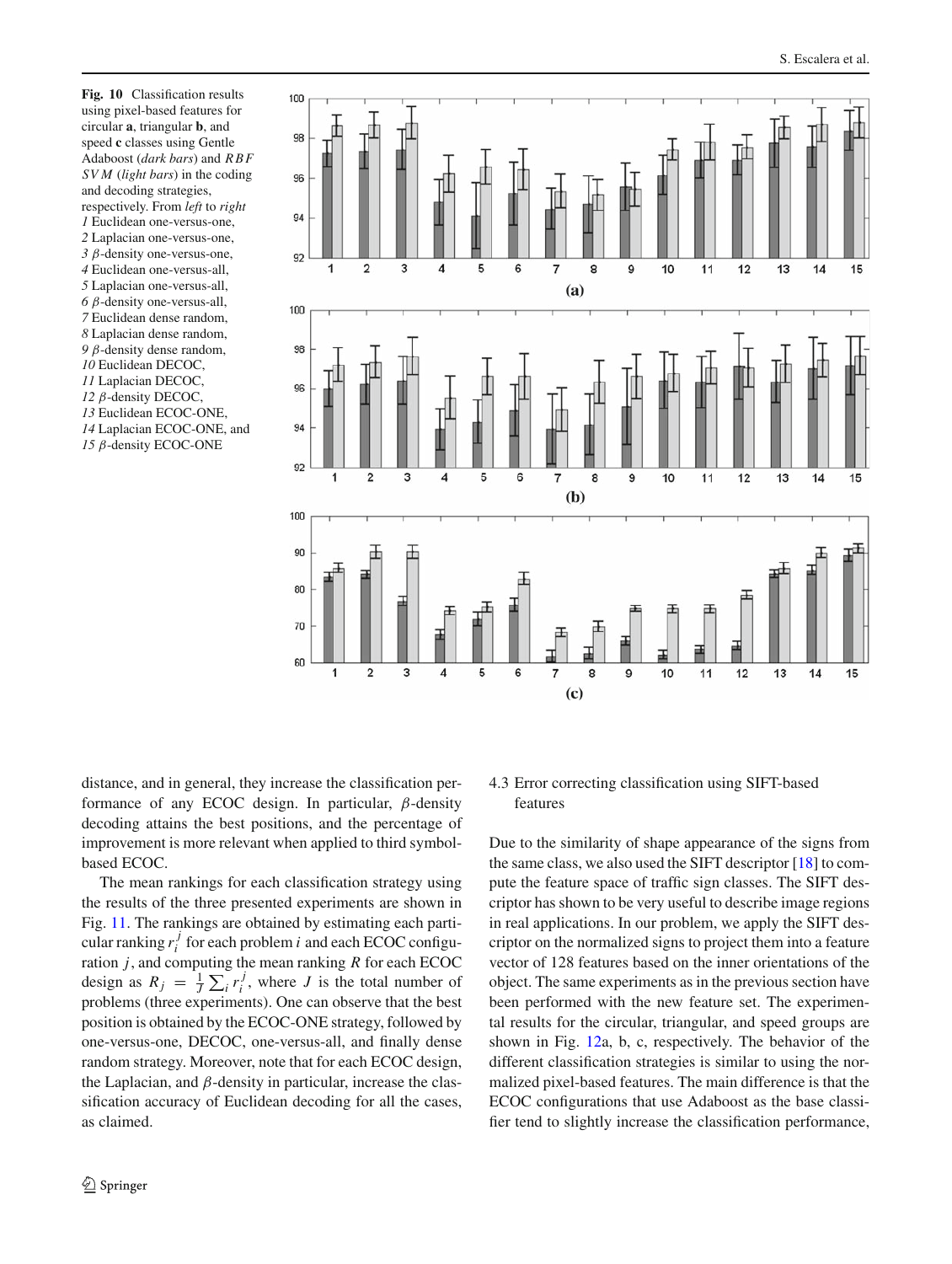

<span id="page-8-0"></span>**Fig. 11** Ranking position for each classification strategy using pixelbased features. From *left* to *right 1* Euclidean one-versus-one, *2* Laplacian one-versus-one, *3* β-density one-versus-one, *4* Euclidean one-versus-all, *5* Laplacian one-versus-all, *6* β-density one-versus-all,

*7* Euclidean dense random, *8* Laplacian dense random, *9* β-density dense random, *10* Euclidean DECOC, *11* Laplacian DECOC, *12* β-density DECOC, *13* Euclidean ECOC-ONE, *14* Laplacian ECOC-ONE, *15* β-density ECOC-ONE

<span id="page-8-1"></span>**Fig. 12** Classification results using SIFT-based features for circular **a**, triangular **b**, and speed **c** classes using Gentle Adaboost (*dark bars*) and *RBF SV M* (*light bars*) in the coding and decoding strategies, respectively. From *left* to *right* Euclidean one-versus-one, Laplacian one-versus-one, β-density one-versus-one, Euclidean one-versus-all, Laplacian one-versus-all, β-density one-versus-all, Euclidean dense random, Laplacian dense random, β-density dense random, Euclidean DECOC, Laplacian DECOC, β-density DECOC, Euclidean ECOC-ONE, Laplacian ECOC-ONE, and β-density ECOC-ONE



whereas when using *RBF SV M* as the base classifier, the obtained performance remains very similar.

Concerning the decoding strategies, one can see that for the same base classifier and coding strategy, the Laplacian

and  $\beta$ -density decodings also improve the traditional Euclidean distance using SIFT-based features.

The mean rankings for each classification strategy using the results of the three presented experiments are shown in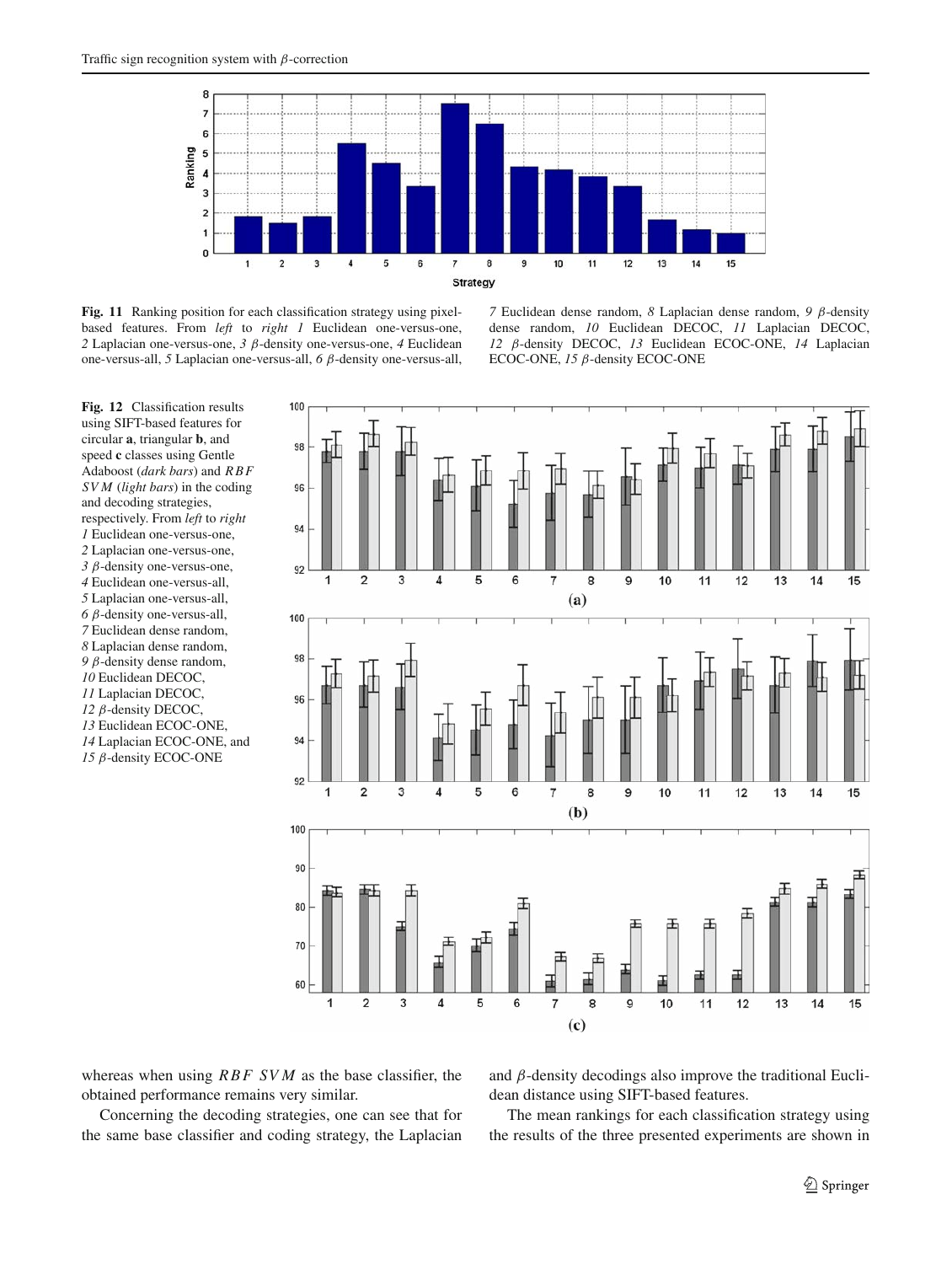

<span id="page-9-0"></span>**Fig. 13** Ranking position for each classification strategy using SIFTbased features. From *left* to *right 1* Euclidean one-versus-one, *2* Laplacian one-versus-one, *3* β-density one-versus-one, *4* Euclidean one-versus-all, *5* Laplacian one-versus-all, *6* β-density one-versus-all,

*7* Euclidean dense random, *8* Laplacian dense random, *9* β-density dense random, *10* Euclidean DECOC, *11* Laplacian DECOC, *12* β-density DECOC, *13* Euclidean ECOC-ONE, *14* Laplacian ECOC-ONE, *15* β-density ECOC-ONE

<span id="page-9-2"></span><span id="page-9-1"></span>

| <b>Table 2</b> UCI Repository data<br>sets characteristics         | Problem       | #Train         | #Attributes | #Classes       | Problem      | #Train | #Attributes  | #Classes        |
|--------------------------------------------------------------------|---------------|----------------|-------------|----------------|--------------|--------|--------------|-----------------|
|                                                                    | Dermatology   | 366            | 34          | 6              | Yeast        | 1,484  | 8            | 10              |
|                                                                    | Vowel         | 990            | 10          | 11             | Letter       | 20,000 | 16           | 26              |
| <b>Table 3</b> Dermatology<br>performance using Gentle<br>Adaboost |               | One-versus-one |             | One-versus-all | Dense        |        | <b>DECOC</b> | <b>ECOC-ONE</b> |
|                                                                    | E D           | 92.04 (2.32)   |             | 89.37 (1.89)   | 91.04 (2.37) |        | 92.04 (2.19) | 92.04 (2.32)    |
|                                                                    | LAP           | 92.04 (2.32)   |             | 89.37 (1.89)   | 91.04 (2.37) |        | 92.04(2.20)  | 92.04 (2.20)    |
|                                                                    | $\beta - DEN$ | 92.04 (2.32)   |             | 89.37 (1.89)   | 91.04 (2.37) |        | 92.04 (2.04) | 92.04(2.11)     |
| <b>Table 4</b> Vowel performance<br>using Gentle Adaboost          |               | One-versus-one |             | One-versus-all | Dense        |        | <b>DECOC</b> | <b>ECOC-ONE</b> |
|                                                                    | E D           | 59.19 (2.83)   |             | 42.42 (2.28)   | 27.47 (2.07) |        | 62.83(2.62)  | 62.56(2.87)     |
|                                                                    | LAP           | 59.19 (2.83)   |             | 42.42 (2.28)   | 27.47 (2.07) |        | 64.91 (2.68) | 65.36(2.17)     |
|                                                                    | $\beta - DEN$ | 59.19 (2.83)   |             | 42.42 (2.28)   | 27.47 (2.07) |        | 65.12(2.62)  | 65.36(2.17)     |

<span id="page-9-3"></span>Fig. [13.](#page-9-0) One can observe that the rank positions are equivalent to those obtained using normalized pixel-based features. The best position is obtained by the ECOC-ONE strategy, followed by one-versus-one, DECOC, one-versus-all, and finally, dense random strategy. Moreover, note that for each ECOC design, the Laplacian and  $\beta$ -density, as in the previous experiment, increase the classification accuracy of Euclidean decoding.

## 4.4 Public UCI machine learning repository classification

In this experiment, we classify four multi-class data sets from the UCI Machine Learning Repository [\[19](#page-11-19)]. The details of the data sets are shown in Table [2.](#page-9-1) The results applying the different ECOC configurations with Gentle Adaboost and *RBF SVM* are shown in Tables [3,](#page-9-2) [4,](#page-9-3) [5,](#page-10-0) [6](#page-10-1) and [7,](#page-10-2) [8,](#page-10-3) [9,](#page-10-4) [10,](#page-10-5) respectively. The best performance of each ECOC configuration is shown in bold. Note that the Laplacian and  $\beta$ -density in the worst case obtain the same results as applying the traditional Euclidean distance to decode.

## 4.5 Multi-class RBF comparison

To show the robustness of the presented classification framework, we compare the results obtained with the ECOC methods with a built-in multi-class *SV M* with *RBF*. The results are shown in Fig. [14a](#page-11-20) for pixel-based features and Fig. [14b](#page-11-20) for SIFT-based features. One can observe that the *RBF* multi-class *SV M* obtains inferior results to the ones obtained by one-versus-one, ECOC-ONE, and DECOC designs, and similar to one-versus-all and dense random strategies for the same types of features.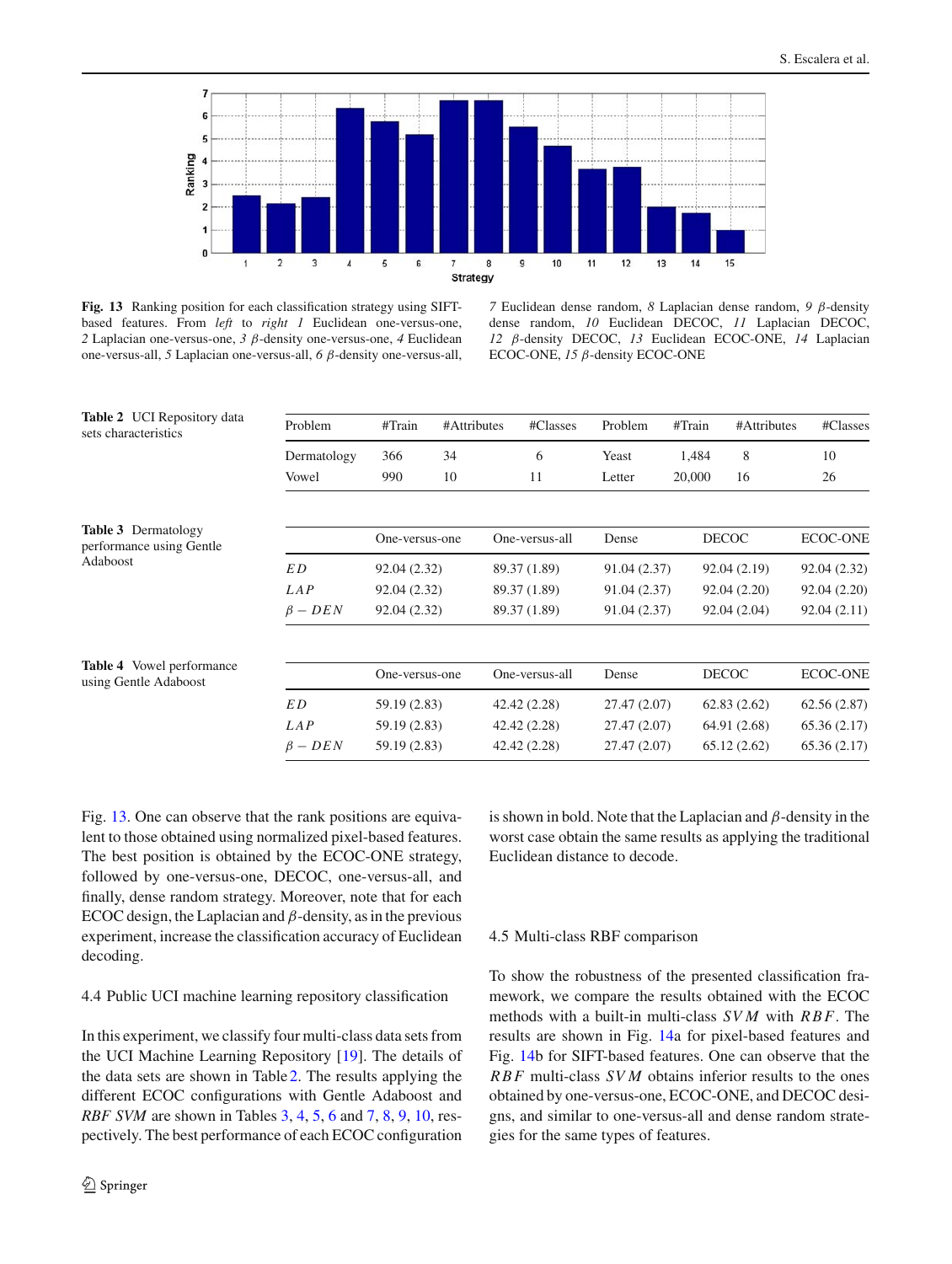<span id="page-10-2"></span><span id="page-10-1"></span><span id="page-10-0"></span>

| Table 5 Yeast performance<br>using Gentle Adaboost  |               | One-versus-one | One-versus-all | Dense        | <b>DECOC</b> | ECOC-ONE        |
|-----------------------------------------------------|---------------|----------------|----------------|--------------|--------------|-----------------|
|                                                     | $\cal ED$     | 49.57 (1.38)   | 45.87 (1.12)   | 46.84 (1.34) | 50.32 (1.44) | 50.88 (2.16)    |
|                                                     | LAP           | 49.57 (1.38)   | 45.87 (1.12)   | 46.84 (1.34) | 51.77 (1.35) | 52.04 (1.38)    |
|                                                     | $\beta - DEN$ | 49.57 (1.38)   | 45.87 (1.12)   | 46.84 (1.34) | 51.79 (1.37) | 52.04 (1.55)    |
| Table 6 Letter performance<br>using Gentle Adaboost |               | One-versus-one | One-versus-all | Dense        | <b>DECOC</b> | ECOC-ONE        |
|                                                     | ED            | 88.96 (1.56)   | 84.34 (1.65)   | 84.53 (1.67) | 87.56 (1.67) | 88.85 (1.58)    |
|                                                     | LAP           | 88.96 (1.64)   | 86.89 (1.63)   | 85.73 (1.76) | 88.76 (1.59) | 90.12 (1.81)    |
|                                                     | $\beta$ – DEN | 88.96 (1.64)   | 87.12 (1.60)   | 88.26 (1.50) | 89.01 (1.54) | 90.32 (1.58)    |
| Table 7 Dermatology<br>performance using RBF SVM    |               | One-versus-one | One-versus-all | Dense        | <b>DECOC</b> | <b>ECOC-ONE</b> |
|                                                     | $\cal ED$     | 95.59 (0.74)   | 94.54 (1.04)   | 80.86 (1.26) | 95.07 (1.02) | 95.52 (0.94)    |
|                                                     | LAP           | 95.59 (0.74)   | 94.54 (1.04)   | 80.86 (1.26) | 96.10 (0.94) | 95.59 (1.00)    |
|                                                     | $\beta - DEN$ | 95.59 (0.74)   | 94.54 (1.04)   | 80.86 (1.26) | 96.10 (0.94) | 96.10(0.83)     |
| Table 8 Vowel performance                           |               | One-versus-one | One-versus-all | Dense        | <b>DECOC</b> | ECOC-ONE        |
| using RBF SVM                                       |               |                |                |              |              |                 |
|                                                     | $\cal ED$     | 64.95 (3.71)   | 26.67(2.11)    | 28.18 (3.16) | 66.78 (2.67) | 66.90 (2.73)    |
|                                                     | LAP           | 64.95 (3.71)   | 26.67(2.11)    | 28.18 (3.16) | 68.36 (3.02) | 68.40 (2.94)    |
|                                                     | $\beta - DEN$ | 64.95 (3.71)   | 26.67(2.11)    | 28.18 (3.16) | 68.36 (3.08) | 68.53 (3.13)    |
| Table 9 Yeast performance<br>using RBF SVM          |               | One-versus-one | One-versus-all | Dense        | DECOC        | <b>ECOC-ONE</b> |
|                                                     | ED            | 50.79 (2.39)   | 35.52 (1.00)   | 27.82 (1.59) | 50.79 (2.48) | 51.04 (2.51)    |
|                                                     | LAP           | 50.79 (2.39)   | 35.52 (1.00)   | 27.82 (1.59) | 50.79(2.21)  | 52.20 (2.44)    |
|                                                     | $\beta - DEN$ | 50.79 (2.39)   | 35.52 (1.00)   | 27.82 (1.59) | 50.79 (2.28) | 52.34 (2.46)    |
| Table 10 Letter performance<br>using RBF SVM        |               | One-versus-one | One-versus-all | Dense        | <b>DECOC</b> | <b>ECOC-ONE</b> |
|                                                     | $\cal ED$     | 86.11 (0.99)   | 36.38 (0.76)   | 67.28(0.81)  | 82.09 (0.81) | 86.25 (0.86)    |
|                                                     | LAP           | 86.22 (1.00)   | 36.38 (0.76)   | 68.73 (1.01) | 85.15 (0.96) | 88.89 (1.05)    |
|                                                     | $\beta - DEN$ | 86.47 (0.92)   | 36.38 (0.76)   | 70.37 (0.97) | 85.62 (0.89) | 89.03 (0.94)    |

#### <span id="page-10-5"></span><span id="page-10-4"></span><span id="page-10-3"></span>4.6 Discussion

The multi-class variant of Adaboost that has demonstrated to be dominant to the other proposals in empirical studies is the Adaboost.MH [\[20\]](#page-11-21). The Adaboost.MH algorithm converts the  $N_c$ -class problem into that of estimating a two-class classifier on a training set  $N_c$  times as large, with an additional feature defined by the set of class labels [\[21](#page-11-22)]. It is the same as the one-versus-all scheme, representing a "Multi-label Hamming" to measure the separate classifiers, being essentially the one-versus-all ECOC with Hamming decoding, that, in comparison to ours, offers low performance [\[13](#page-11-13)]. For this reason, the comparison with multi-class Adaboost.MH has been omitted from the set of experiments.

The presented multi-classification system is robust, dealing with a high number of classes to distinguish. The combination of the recently proposed problem-dependent coding designs and the novel decoding strategies outperform the traditional schemes of error correction and also increase the performance of the traditional multi-class approaches, as the multi-class Adaboost and *SV M*.

We are currently performing the detection and object fitting steps, since the classification performance of the present application depends on the accuracy of these first steps of the system.

The presented multi-classification approach represents a powerful tool to be used on any application that requires distinguishing between a set of categories.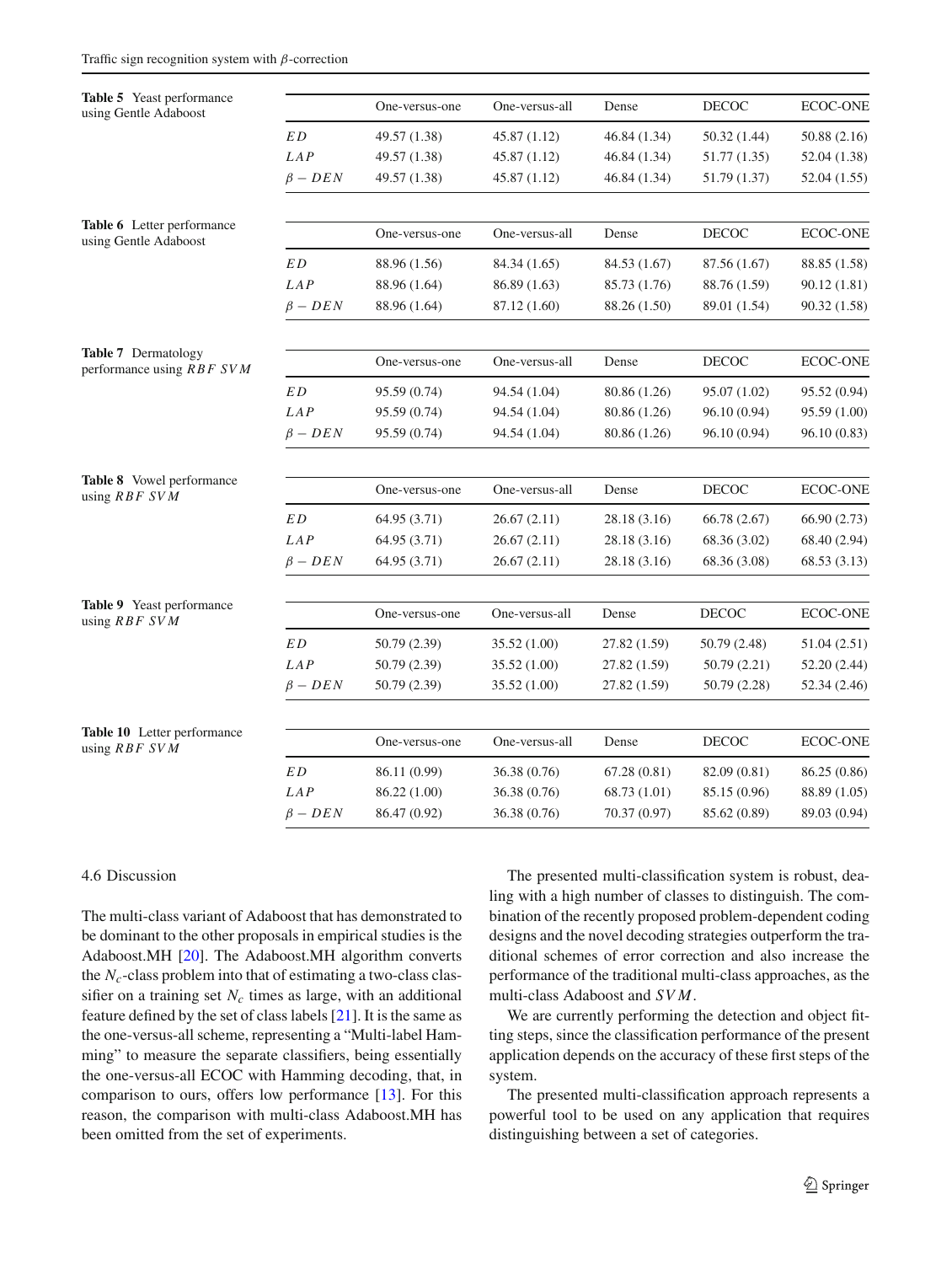

<span id="page-11-20"></span>**Fig. 14** Classification results using multi-class *SV M* for pixel-based features **a** and SIFT-based features **b**. From *left* to *right 1* Circular, *2* triangular, and *3* speed classification

#### <span id="page-11-12"></span>**5 Conclusions**

In this paper, we presented a classification system that obtains a very high performance for the problem of traffic sign classification using error correcting techniques. The system has four main stages: traffic sign detection, model fitting, spatial normalization, and sign categorization. The multi-class classification techniques are evaluated on real video sequences obtained from a mobile mapping system. We compared the state-of-the-art and recently proposed designs for ECOC. Moreover, we presented two novel decoding techniques, which showed high robustness and better performance than traditional ECOC designs and the state-of-the-art multiclassifiers. The traffic sign recognition system obtains robust classification results in front, with a high number of classes and high variability of the objects' appearance.

**Acknowledgments** This work was supported in part by the projects, FIS-G03/1085, FIS-PI031488, MI-1509/2005, TIN2006-15308-C02- 01, TIN2006-15308-C02-02, and the Institut Cartogràfic de Catalunya.

## <span id="page-11-0"></span>**References**

- 1. Piccioli, G., Micheli, E., Campani, M.: A robust method for road sign detection and recognition. ECCV **1**, 495–500 (1996)
- <span id="page-11-1"></span>2. Loy, G., Zelinsky, A.: Fast radial symmetry for detecting points of interest. IEEE Trans Pattern Analysis and Machine Intelligence, 8 (2003)
- <span id="page-11-2"></span>3. Shaposhnikov, D., Podladchikova, L., Golovan, A., Shevtsova, N., Hong, K., Gao, X.: Road sign recognition by single positioning of space-variant sensor (2002)
- <span id="page-11-3"></span>4. Hsu, S., Huang, C.: Road sign detection and recognition using matching pursuit method. Image Vis. Comput. **19**, 119–129 (2001)
- <span id="page-11-4"></span>5. Handmann, U., Kalinke, T., Tzomakas, C., Werner M., von Seelen, W.: An image processing system for driver assistance. IEEE International Conference on Intelligent Vehicles, pp. 481–486 (1998)
- <span id="page-11-5"></span>6. Casacuberta, J., Miranda, J., Pla, M., Sanchez, S., Serra, A., Talaya, J.: On the accuracy and performance of the geomobil system. Society for Photogrammetry and Remote Sensing (2004)
- <span id="page-11-6"></span>7. Allwein, E., Schapire, R., Singer, Y.: Reducing multiclass to binary: a unifying approach for margin classifiers. J. Mach. Learn. Res. **1**, 113–141 (2002)
- 8. Nilsson, N.: Learning Machines. McGraw-Hill, New York (1965)
- <span id="page-11-8"></span><span id="page-11-7"></span>9. Dietterich, T., Bakiri, G.: Solving multiclass learning problems via error-correcting output codes. J. Artif. Intell. Res. **2**, 263–286 (1995)
- <span id="page-11-9"></span>10. Pujol, O., Radeva, P., Vitrià, J.: Discriminant ECOC: a heuristic method for application dependent design of error correcting output codes. IEEE Trans. Pattern Anal. Mach. Intell. **28**, 1007–1012 (2006)
- <span id="page-11-10"></span>11. Escalera, S., Pujol, O., Radeva, P.: ECOC-ONE: a novel coding and decoding strategy. Int. Conf. Pattern Recogn. **3**, 578–581 (2006)
- <span id="page-11-11"></span>12. Viola, P., Jones, M.: Robust real-time object detection. Int. J. Comput. Vis. (2002)
- <span id="page-11-13"></span>13. Friedman, J., Hastie, T., Tibshirani, R.: Additive logistic regression: a statistical view of boosting. Technical Report (1998)
- <span id="page-11-14"></span>14. Baro, X., and Vitrià, J.: Traffic sign detection on greyscale images. CCIA, pp. 209–216 (2004)
- <span id="page-11-15"></span>15. Morse, B.: Segmentation (edge based, hough transform). Technical report (2000)
- <span id="page-11-16"></span>16. Loy, G., Zelinsky, A.: Fast radial symmetry for detecting points of interest. IEEE Trans. Pattern Anal. Mach. Intell. **25** (2003)
- <span id="page-11-17"></span>17. Weickert, J.: Anisotropic diffusion in image processing. European Consortium for Mathematics in Industry. B.G. Teubner, Stuttgart (1998)
- <span id="page-11-18"></span>18. Lowe, D.: Distinctive image features from scale-invariant keypoints. Int. J. Comput. Vis. **20**, 91–110 (2003)
- <span id="page-11-19"></span>19. Asuncion, A., Newman, D.J.: UCI Machine Learning Repository [\[http://www.ics.uci.edu/~mlearn/MLRepository.html\]](http://www.ics.uci.edu/~mlearn/MLRepository.html). University of California, Department of Information and Computer Science, Irvine (2007)
- <span id="page-11-21"></span>20. Schapire, R., Singer, Y.: Improved boosting algorithms using confidence-rated prediction. Mach. Learn. **37**(3), 297–336 (1999)
- <span id="page-11-22"></span>21. Zhu, J., Rosset, S., Zou, H., Hastie, T.: Multi-class Adaboost. A multiclass generalization of the Adaboost algorithm, based on a generalization of the exponential loss (2005)
- 22. Rifkin, R., Klautau, A.: In defense of one-vs-all classification. J. Mach. Learn. Res. **5**, 101–141 (2004)

#### **Author biographies**



**Sergio Escalera** received the BS and MS degrees from Universitat Autonoma de Barcelona in 2003 and 2005, respectively. He is currently working toward the PhD degree in Computer Science. His research interests include machine learning and object recognition.